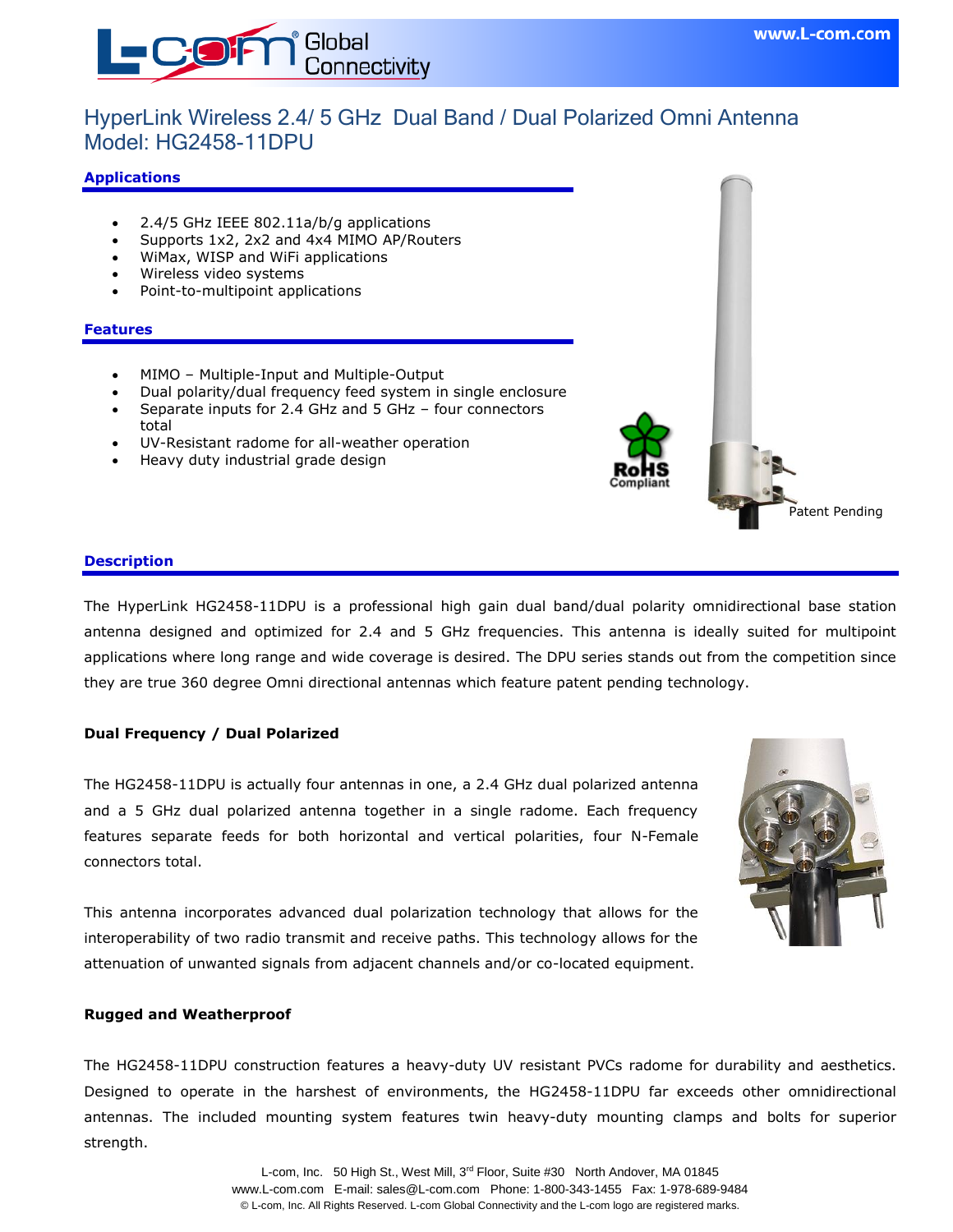

#### **Specifications**

#### **Electrical Specifications**

| <b>Frequency Range</b>                             | 2400-2500 MHz                    |                       | 5100-5800 MHz         |                     |
|----------------------------------------------------|----------------------------------|-----------------------|-----------------------|---------------------|
| <b>Polarization</b> (See Connection Diagram Below) | Horizontal<br>(CON 1)            | Vertical<br>(CON 2)   | Horizontal<br>(CON 3) | Vertical<br>(CON 4) |
| Gain                                               | 6 dBi                            | 6 dBi                 | 11 dBi                | 11 dBi              |
| Vertical Beam Width (-3 dB)                        | $30^\circ$                       | $25^{\circ}$          | $6.5^\circ$           | $6.5^\circ$         |
| <b>Horizontal Beam Width</b>                       | $360^\circ$<br>$360^\circ$       |                       |                       |                     |
| Impedance                                          | 50 Ohm                           |                       |                       |                     |
| <b>Max. Input Power</b>                            | 100 Watts                        |                       |                       |                     |
| <b>VSWR</b>                                        | $\leq 1.6$                       |                       | $\leq 1.8$            |                     |
| <b>Isolation</b>                                   | $> 28$ dB                        |                       |                       |                     |
| <b>Lightning Protection</b>                        | DC Ground (2.4 GHz; 5 GHz H pol) |                       |                       |                     |
|                                                    |                                  | DC Open (5 GHz V pol) |                       |                     |

#### **Mechanical Specifications**

| <b>Connector</b>                | (4) N-Female                                          |  |
|---------------------------------|-------------------------------------------------------|--|
| Weight                          | 7.7 lbs (3.5 kg)                                      |  |
| Length                          | 49.2 in. (1250 mm)                                    |  |
| <b>Radome Diameter</b>          | 2.9 in. (75 mm)                                       |  |
| <b>Radome Material</b>          | UV Resistant PVC                                      |  |
| <b>Mounting Mast Size (Dia)</b> | 1.6 to 3.5 in. (40 to 90 mm)                          |  |
| <b>Operating Temperature</b>    | $-40^{\circ}$ C to 60° C ( $-40^{\circ}$ F to 140° F) |  |
| <b>Max. Wind Velocity</b>       | 130 mph (210 km/h)                                    |  |
| <b>RoHS Compliant</b>           | Yes                                                   |  |

# **CONNECTION DIAGRAM**

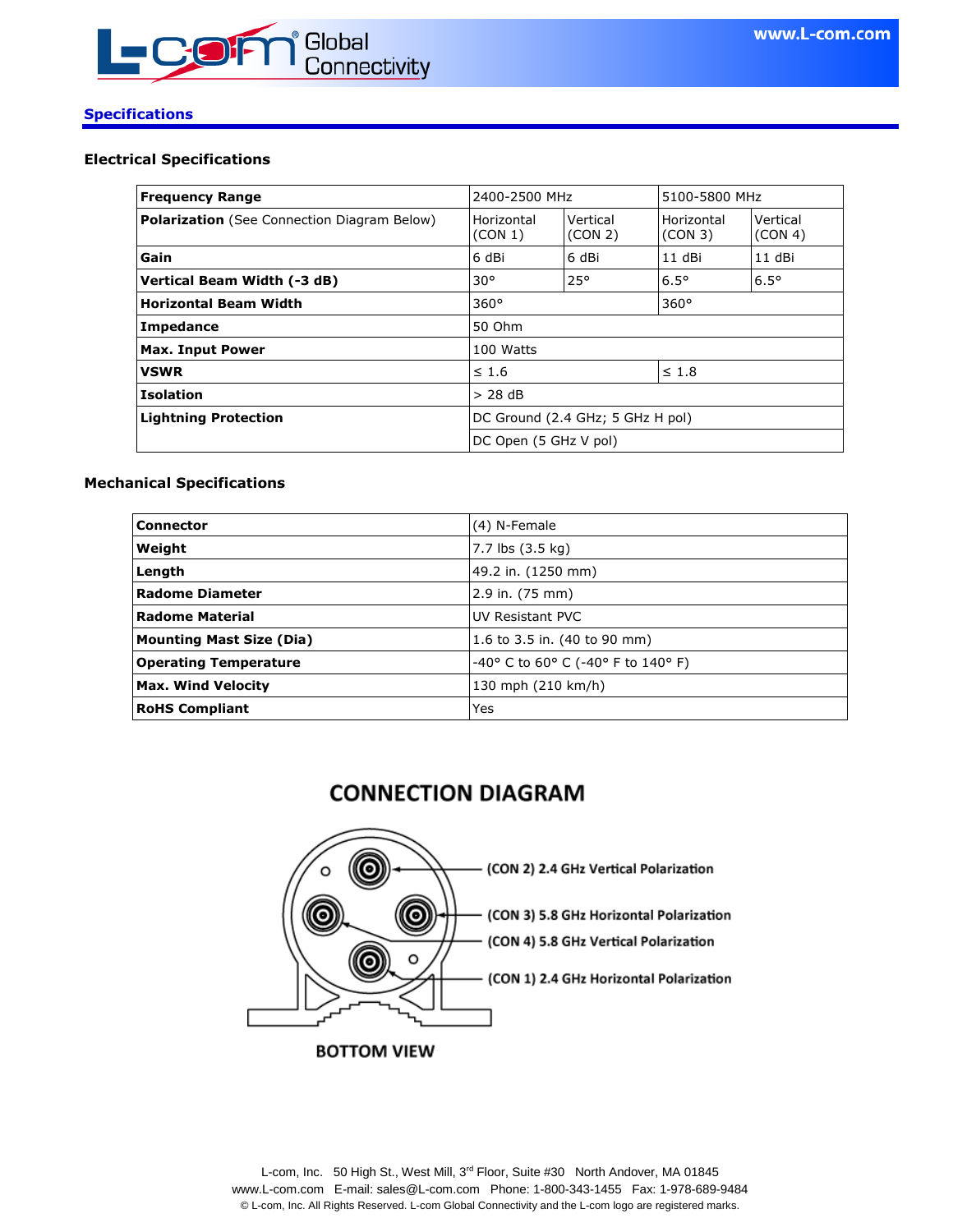

## **RF Antenna Patterns**

## **Horizontal Polarization**

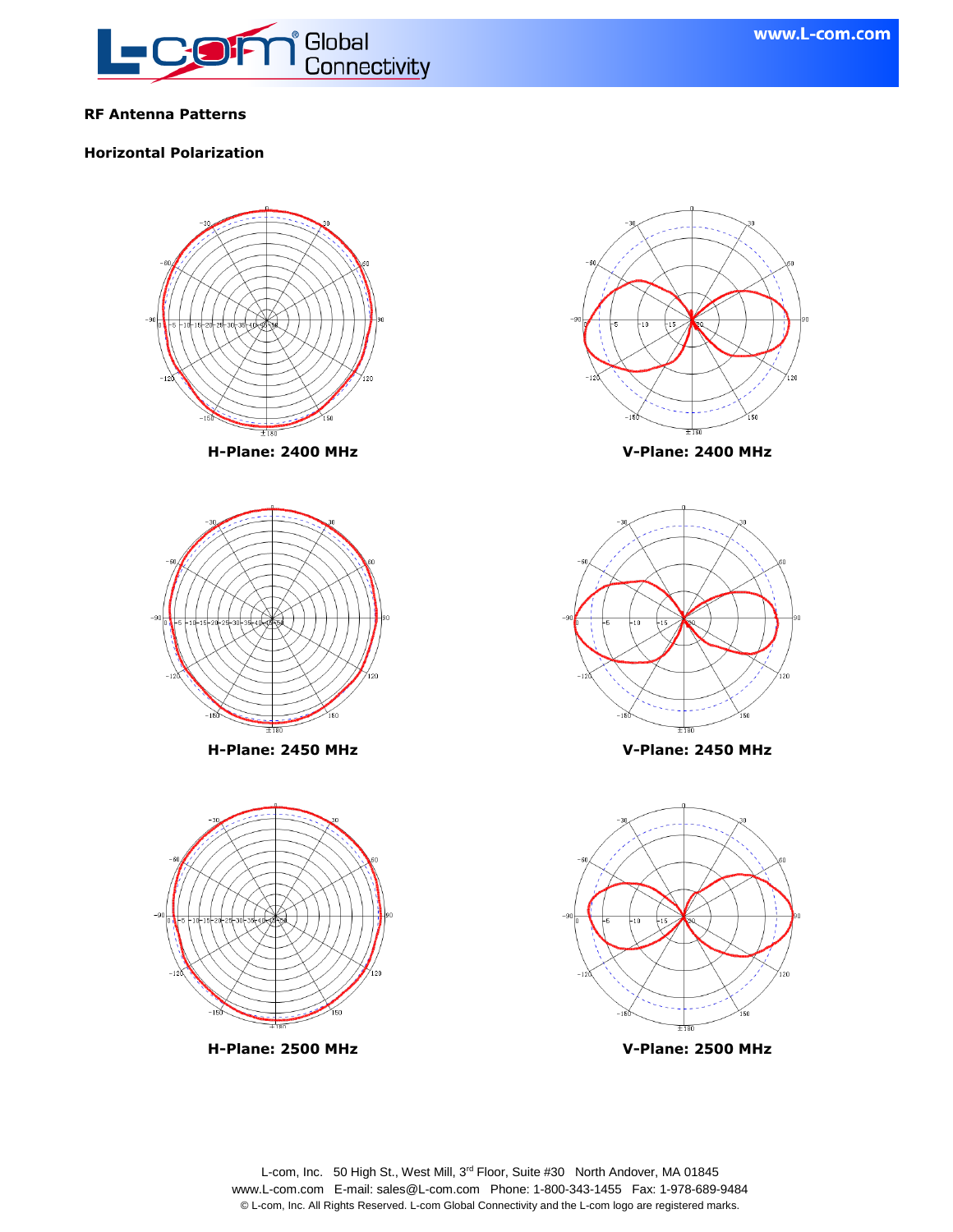

## **Horizontal Polarization**

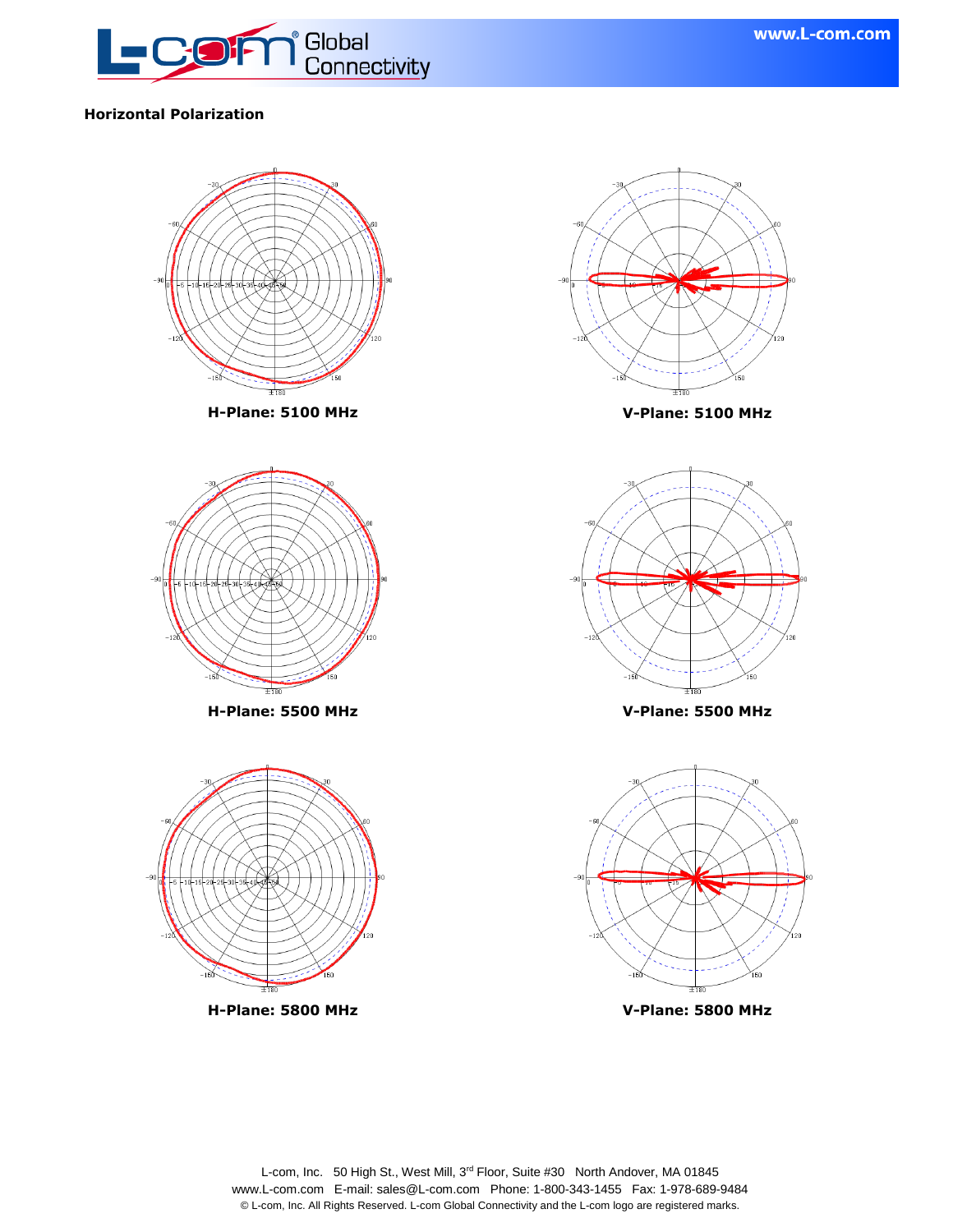

## **Vertical Polarization**